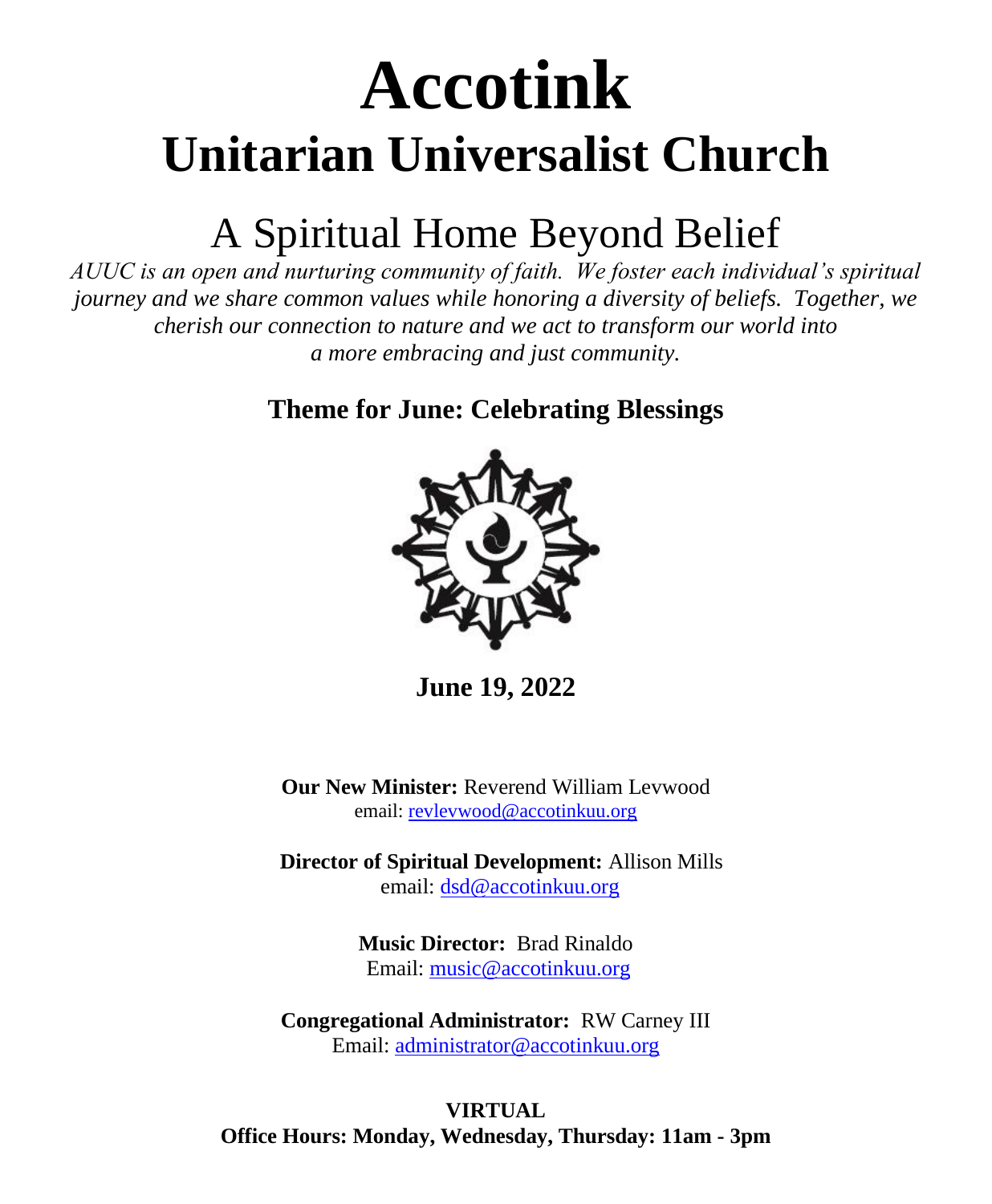### **FREEDOM DAY**

### **RINGING BOWL**

**PRELUDE** *His Eye Is on the Sparrow* 

### **CHALICE LIGHTING & OPENING WORDS**

**WELCOME: OUR LIFE TOGETHER** *Judy Robison*

**OPENING SONG** *#1040, Hush*

### **CHILDREN'S RECESSIONAL**

\*As the children recess to their learning groups sing them out with the *Reeb Children's Benediction*. *Go in love, our hearts go with you. Go in joy, our hopes go too. Learn in love and grow in wisdom. Shine your light in all you do.*

### **INTRODUCING LIFT EVERY VOICE AND SING**

### **JOYS & SORROWS**

*This is a time to share joys and sorrows dear to our hearts, no announcements please.*

#### **PASTORAL ANTHEM** *Lift Every Voice and Sing*

**PRAYER**

**MUSICAL MEDITATION** *Moments*

**READING** *The Promise and the Practice: "Black Joy" reading from Rev. Kimberly Quinn Johnson*

**SERMON** *Freedom Day Reverend William Levwood*

# **INVITATION TO GENEROSITY** *Kate Heilig*

**OFFERTORY ANTHEM** *We'll Build a Land Words by Barbara Zanotti, Music by Carolyn McDade*

**STORY FOR ALL AGES** *Juneteenth for Mazie written and illustrated by Floyd Cooper*

*by Alexis French*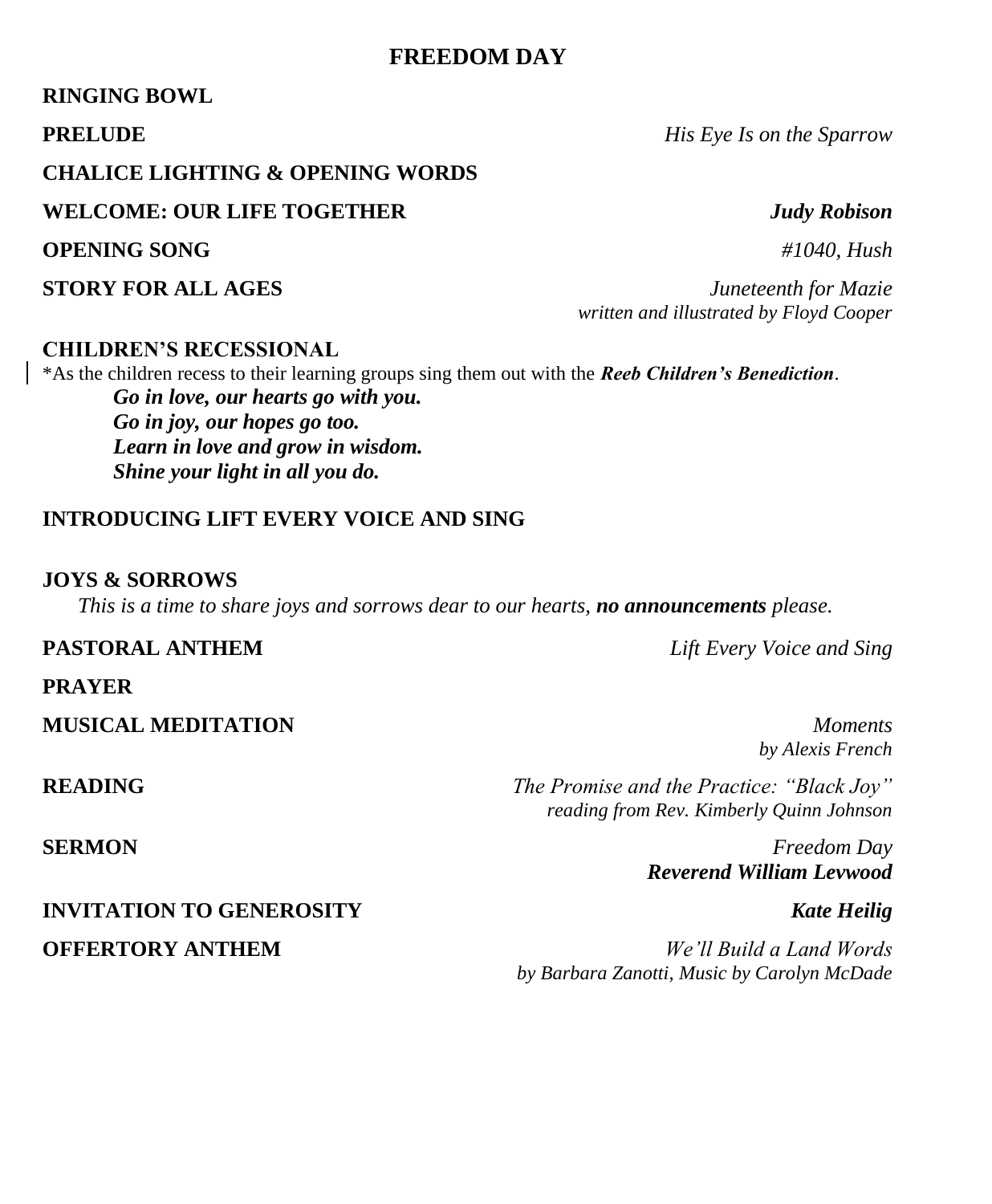### **CHALICE EXTINGUISHING**

### **COMMUNITY BLESSING**

*This church is dedicated to the proposition that behind all our differences and beneath all our diversity, there is a unity which makes us one and binds us forever together in spite of time and death and the space between the stars. We pause now in silent witness to that unity.*

*David Bumbaugh*

### **BENEDICTION**

**COFFEE HOUR**



\* Latecomers are still welcome.

 $\sim$  We welcome people of all ages into our worship service.

### **Outreach Collection Sponsor: Debbie Cohen**

Special thanks to: Worship Associates: Judy Robison Board Host: Kate Heilig

Service Webinar Management: Quang Tran, John Long & Rebecca Goolsby

Each Sunday dozens of **volunteers** work together to make this service a success. If you'd like to be an Sunday Service Volunteer or some additional asset to Accotink as a whole, contact RW Carney III at (703) 503-4579 or at [administrator@accotinkuu.org.](mailto:administrator@accotinkuu.org) Volunteering is a great way to form relationships with other Accotinkers.